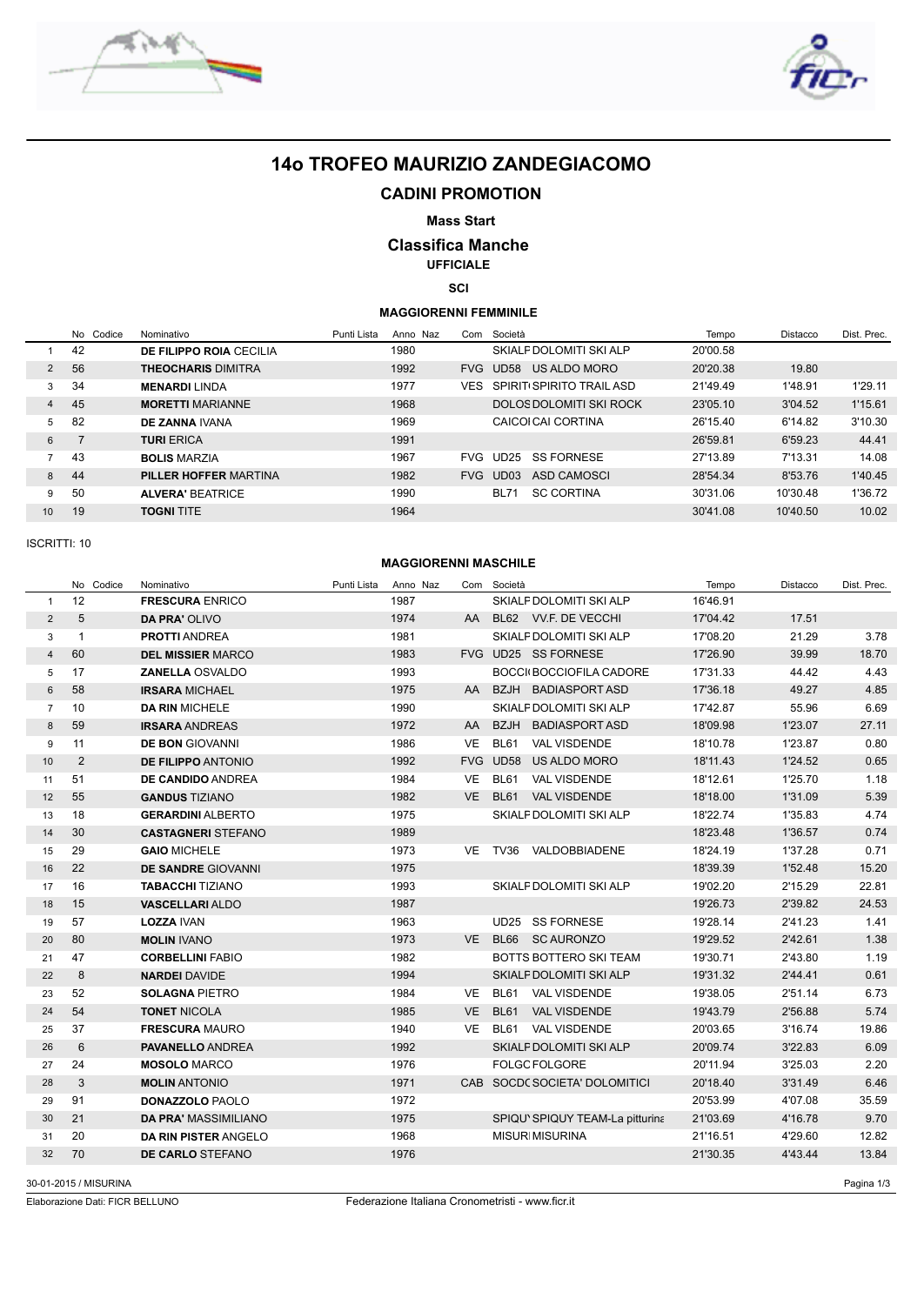



## **14o TROFEO MAURIZIO ZANDEGIACOMO**

## **CADINI PROMOTION**

**Mass Start**

#### **Classifica Manche UFFICIALE**

**SCI**

|    | No Codice | Nominativo                     | Punti Lista | Anno Naz |           | Com Società |                                 | Tempo    | Distacco | Dist. Prec. |
|----|-----------|--------------------------------|-------------|----------|-----------|-------------|---------------------------------|----------|----------|-------------|
| 33 | 25        | <b>TASSONE DANIELE</b>         |             | 1978     |           |             | <b>FOLGC FOLGORE</b>            | 21'34.18 | 4'47.27  | 3.83        |
| 34 | 41        | <b>FRESCURA ANDREA</b>         |             | 1976     | <b>VE</b> |             | BL61 VAL VISDENDE               | 21'36.78 | 4'49.87  | 2.60        |
| 35 | 46        | <b>SEGHEZZI ROBERTO</b>        |             | 1974     | VE        |             | BL61 VAL VISDENDE               | 22'31.49 | 5'44.58  | 54.71       |
| 36 | 9         | <b>DENCHASAZ TEAM</b>          |             | 1986     |           |             | SPIQU' SPIQUY TEAM-La pitturina | 22'59.87 | 6'12.96  | 28.38       |
| 37 | 39        | <b>RIZZI CLAUDIO</b>           |             | 1961     |           |             | TV29 SC MIANE                   | 23'01.34 | 6'14.43  | 1.47        |
| 38 | 79        | <b>TABACCHI MARCO</b>          |             | 1991     |           |             | SOTTO SOTTOCASTELLO             | 23'24.82 | 6'37.91  | 23.48       |
| 39 | 14        | <b>CARNIO ANDREA</b>           |             | 1983     |           |             |                                 | 23'32.28 | 6'45.37  | 7.46        |
| 40 | 38        | <b>CALLIGARO LIO</b>           |             | 1953     |           |             | FVG UD25 SS FORNESE             | 23'36.67 | 6'49.76  | 4.39        |
| 41 | 78        | <b>CROLLA MICHELE</b>          |             | 1979     |           |             |                                 | 24'17.71 | 7'30.80  | 41.04       |
| 42 | 26        | <b>SOMMA ROBERTO</b>           |             | 1976     |           |             | <b>FOLGC FOLGORE</b>            | 24'28.80 | 7'41.89  | 11.09       |
| 43 | 31        | <b>VECELLIO ANDREA</b>         |             | 1977     |           |             | SKIALF DOLOMITI SKI ALP         | 24'34.22 | 7'47.31  | 5.42        |
| 44 | 81        | <b>CIOTTI ANDREA</b>           |             | 1971     |           |             | CAILOI CAI LORENZAGO            | 24'44.89 | 7'57.98  | 10.67       |
| 45 | 49        | <b>REVERZANI ALESSIO</b>       |             | 1967     |           |             | GMCAL G.M.CALALZO               | 24'48.33 | 8'01.42  | 3.44        |
| 46 | 35        | <b>MENEGUS MASSIMILIANO</b>    |             | 1996     | VE        |             | BL025 POLISPORTIVA CAPRIOL      | 24'52.59 | 8'05.68  | 4.26        |
| 47 | 28        | <b>LARESE MARIO</b>            |             | 1959     |           |             | SKIALF DOLOMITI SKI ALP         | 24'56.88 | 8'09.97  | 4.29        |
| 48 | 85        | <b>FAVERO TIZIANO</b>          |             | 1971     |           |             |                                 | 25'15.23 | 8'28.32  | 18.35       |
| 49 | 33        | <b>DIMAI MAURIZIO</b>          |             | 1971     |           |             | CAICOI CAI CORTINA              | 25'20.74 | 8'33.83  | 5.51        |
| 50 | 67        | <b>DA PRA' GIANPIETRO</b>      |             | 1978     |           |             | CADINI CADINI PROMOTION         | 25'23.38 | 8'36.47  | 2.64        |
| 51 | 74        | <b>CAPRARO ADRIANO</b>         |             | 1968     |           |             | CAICAI CAI CALALZO              | 25'33.78 | 8'46.87  | 10.40       |
| 52 | 40        | <b>POMARE' GIACOMO</b>         |             | 1975     |           |             | LEPRI LEPRI DI MISURINA         | 25'45.09 | 8'58.18  | 11.31       |
| 53 | 87        | <b>ZANGIACOMI</b> GIORGIO ZAKI |             | 1968     |           |             |                                 | 26'24.46 | 9'37.55  | 39.37       |
| 54 | 32        | <b>BOMBASSEI ALBERTO</b>       |             | 1970     |           |             | SKIALF DOLOMITI SKI ALP         | 26'29.08 | 9'42.17  | 4.62        |
| 55 | 23        | <b>MESSINA MARCO</b>           |             | 1964     |           |             | <b>FOLGC FOLGORE</b>            | 26'40.82 | 9'53.91  | 11.74       |
| 56 | 90        | <b>BETTINI DANIELE</b>         |             | 1985     | VE.       |             | BL61 VAL VISDENDE               | 27'10.90 | 10'23.99 | 30.08       |
| 57 | 77        | <b>PAIS MARDEN MAURIZIO</b>    |             | 1961     |           |             | SOCAL SOCCORSO ALPINO AUF       | 27'39.12 | 10'52.21 | 28.22       |
| 58 | 83        | DE MICHIEL GIUSEPPE            |             | 1978     |           |             | G.S.LO G.S. LORENZAGO           | 27'40.96 | 10'54.05 | 1.84        |
| 59 | 36        | <b>FUNDONE MATTIA</b>          |             | 1987     |           |             | <b>SUNBA SUN BAR</b>            | 28'20.19 | 11'33.28 | 39.23       |
| 60 | 27        | <b>DINO MARIANO</b>            |             | 1978     |           |             | REGIM 2^ RGT TRASM.ALPINO       | 28'23.11 | 11'36.20 | 2.92        |
| 61 | 89        | <b>ZANDEGIACOMO FRANCESCO</b>  |             | 1968     |           |             |                                 | 29'14.15 | 12'27.24 | 51.04       |
| 62 | 86        | <b>DA POZZO IVAN</b>           |             | 1977     |           |             | G.S.LO G.S. LORENZAGO           | 29'18.46 | 12'31.55 | 4.31        |
| 63 | 84        | <b>LIZZA GIANPAOLO</b>         |             | 1967     |           |             |                                 | 29'35.61 | 12'48.70 | 17.15       |
| 64 | 75        | <b>FRIGO MAURO</b>             |             | 1960     |           |             | SOCAL SOCCORSO ALPINO AUF       | 30'10.08 | 13'23.17 | 34.47       |
| 65 | 62        | <b>CONSTANTINI DINO</b>        |             | 1944     |           |             | SOCD(SOCIETA' DOLOMITICI        | 30'47.94 | 14'01.03 | 37.86       |
| 66 | 48        | <b>RADO ROBERTO</b>            |             | 1967     |           |             |                                 | 30'51.62 | 14'04.71 | 3.68        |
| 67 | 61        | <b>MENARDI DE MAI CLAUDIO</b>  |             | 1959     |           |             | SOCD(SOCIETA' DOLOMITICI        | 31'03.19 | 14'16.28 | 11.57       |
| 68 | 68        | <b>GIRARDI FABIO</b>           |             | 1980     |           |             |                                 | 38'40.49 | 21'53.58 | 7'37.30     |
| 69 | 76        | <b>BOMBASSEI DELFO</b>         |             | 1954     |           |             |                                 | 39'55.83 | 23'08.92 | 1'15.34     |
| 70 | 73        | PAIS DE LIBERA FABRIZIO        |             | 1977     |           |             |                                 | 45'47.34 | 29'00.43 | 5'51.51     |
| 71 | 63        | <b>SONAGGERE PAOLO</b>         |             | 1984     |           |             |                                 | 47'34.83 | 30'47.92 | 1'47.49     |
| 72 | 65        | <b>ZANDEGIACOMO FRANCO</b>     |             | 1971     |           |             |                                 | 47'35.68 | 30'48.77 | 0.85        |
|    |           |                                |             |          |           |             |                                 |          |          |             |

ISCRITTI: 73

NON ARRIVATI: 1

**ZANDEGIACOMO** LINO 1975 CADINI CADINI PROMOTION

**MINORENNI <= 18 ANNI MASCHILE**

| No Codice             | Nominativo                   | Punti Lista | Anno Naz | Com Società                     | Tempo    | Distacco | Dist. Prec. |
|-----------------------|------------------------------|-------------|----------|---------------------------------|----------|----------|-------------|
| 13                    | <b>FESTINI PURLAN PIETRO</b> |             | 2001     | SPIQU' SPIQUY TEAM-La pitturina | 24'40.02 |          |             |
| 30-01-2015 / MISURINA |                              |             |          |                                 |          |          | Pagina 2/3  |

Elaborazione Dati: FICR BELLUNO